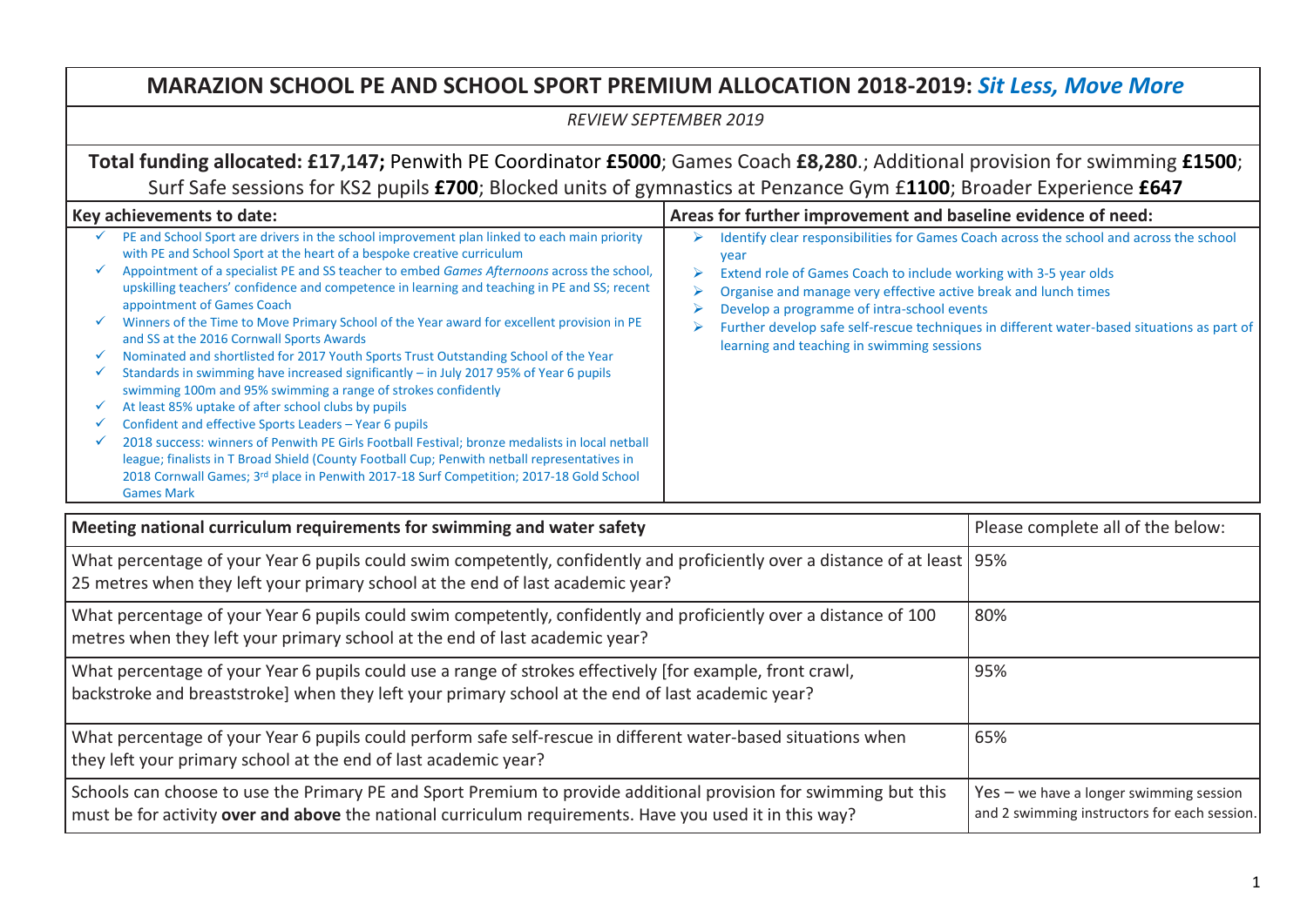| undertake at least 30 minutes of physical activity a day in school                                                                                                                                                                                                                                                                                     |                                                                                                                                                                                                                                                                         |                       |                                                                                                                                                                                                                                                                                                               |                                                                                                                         |
|--------------------------------------------------------------------------------------------------------------------------------------------------------------------------------------------------------------------------------------------------------------------------------------------------------------------------------------------------------|-------------------------------------------------------------------------------------------------------------------------------------------------------------------------------------------------------------------------------------------------------------------------|-----------------------|---------------------------------------------------------------------------------------------------------------------------------------------------------------------------------------------------------------------------------------------------------------------------------------------------------------|-------------------------------------------------------------------------------------------------------------------------|
| School focus with clarity on<br>intended impact on pupils:                                                                                                                                                                                                                                                                                             | Actions to achieve:                                                                                                                                                                                                                                                     | Funding<br>allocated: | Evidence and impact:                                                                                                                                                                                                                                                                                          | Sustainability and suggested<br>next steps:                                                                             |
| Appointment of specialist Games Coach<br>role in school to model and promote a<br>healthy, active lifestyle<br>Other staff as active role models<br>Year 6 Sports Leaders as active role<br>models<br>Pupils aspire to be more active and<br>understand that this is important in<br>building robust emotional wellbeing<br>and increasing self esteem | Identify clear role for GC across the<br>school and across the school year<br>A group of Year 6 pupils to be trained<br>as Sports Leaders, supporting PE and SS<br>in school - including leading activities<br>at break and lunchtimes and local<br>multi-skills events | $£8280 - GC$ role     | Pupils participate in regular fixtures<br>and events in a range of sports with<br>opportunities for all<br>Increased opportunities to be active<br>in and out of school – Elite Club;<br><b>Energy Club; active lunchtimes</b><br>including a daily walk at the end of<br>lunchtime (10 minutes); exit routes | Commitment to specialist PE and<br>SS by staff, pupils, parents and<br>Governing Board                                  |
| Development of effective active break<br>and lunch times<br>Pupils have multiple opportunities to try<br>a wide range of activities<br>Pupils have an opportunity to have a<br>voice when deciding on sporting<br>activities and also to 'find their sport.'<br>Pupils are more active at break and<br>lunch times                                     | Timetable for GC, working with staff<br>and pupils to provide a range of<br>activities to try at break and lunch                                                                                                                                                        |                       | Pupils are more active at break and<br>lunch times and so have more time<br>to 'find their sport.' Pupils can be<br>active in a less competitive<br>lenvironment.<br>Sports Leaders are able to increase<br>their role and responsibilities during<br>break and lunch times                                   | GC can adapt activities by<br>monitoring impact of break and<br>lunch activities, informing the PE<br>and SS curriculum |

**Key indicator 1:** The engagement of all pupils in regular physical activity – Chief Medical Officer guidelines recommend that primary school children undertake at least 30 minutes of physical activity a day in school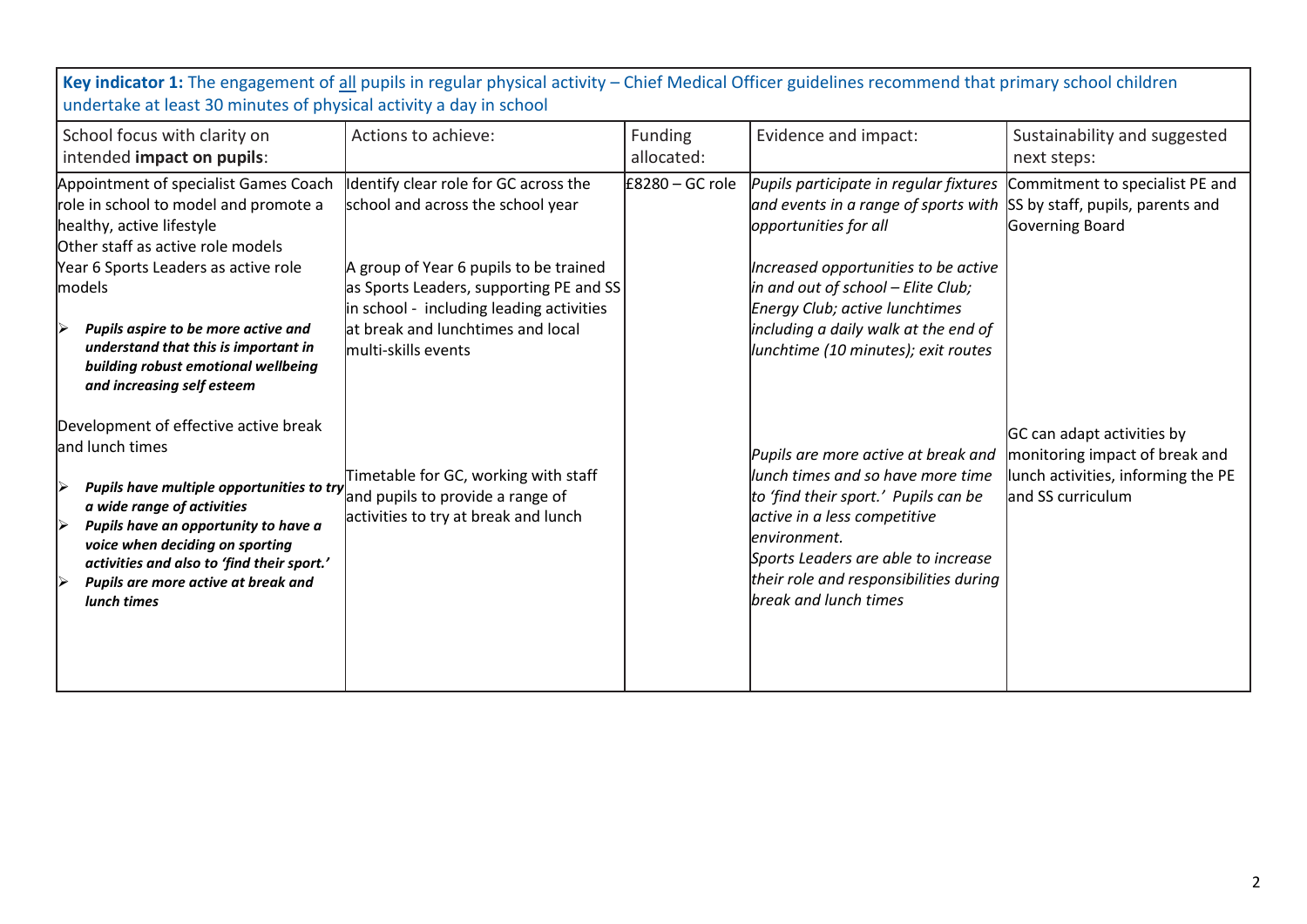| Key indicator 2: The profile of PE and sport being raised across the school as a tool for whole school improvement                                                                                                                                                                                                                                                                                                                                                                       |                                                                                                                                                                                                                                                                                                                                       |                                |                                                                                                                                                                                                                                                                                                                                                                                                                     |                                                                                                    |
|------------------------------------------------------------------------------------------------------------------------------------------------------------------------------------------------------------------------------------------------------------------------------------------------------------------------------------------------------------------------------------------------------------------------------------------------------------------------------------------|---------------------------------------------------------------------------------------------------------------------------------------------------------------------------------------------------------------------------------------------------------------------------------------------------------------------------------------|--------------------------------|---------------------------------------------------------------------------------------------------------------------------------------------------------------------------------------------------------------------------------------------------------------------------------------------------------------------------------------------------------------------------------------------------------------------|----------------------------------------------------------------------------------------------------|
| School focus with clarity on                                                                                                                                                                                                                                                                                                                                                                                                                                                             | Actions to achieve:                                                                                                                                                                                                                                                                                                                   | Funding<br>allocated:          | Evidence and impact:                                                                                                                                                                                                                                                                                                                                                                                                | Sustainability and suggested<br>next steps:                                                        |
| intended impact on pupils:<br>PE and School Sport is a Driver for each<br>priority of the school improvement plan<br>$(SIP)$ so that is sits at the heart of the<br>school curriculum<br>School Sports Board in the hall<br>celebrates local, national and<br>international sport<br>The whole school follows a sporting<br>event together each term for example,<br>The Tour of Britain; the Women's Super<br>League<br>There is a PE and SS section in the<br>weekly school newsletter | Staff and Governor Leads monitor<br>impact of PE and SS on each priority as<br>part of school improvement cycle<br>Application for annual School Games<br>Mark in order to understand how to<br>move SS forward in a national context<br>Use School Blog and school website to<br>provide information and feedback<br>about PE and SS | <b>GC</b> role – see<br>labove | PE and School Sport have a rigorous Annual review of 3-year SIP<br>link to major priorities for school<br>improvement and so are integral to<br>moving the school forward.<br>School achieved gold School Games<br>Mark for 2017-18<br>Pupils' attitudes to PE and SS is<br>extremely positive.<br>More pupils participate in sport.<br>Whole school community is<br>committed to the high profile of PE<br>and SS. | Regular feedback to parents and<br>governors<br>Pupil conferencing about sporting<br>opportunities |
| There is monthly optional PE and SS<br>homework                                                                                                                                                                                                                                                                                                                                                                                                                                          |                                                                                                                                                                                                                                                                                                                                       |                                |                                                                                                                                                                                                                                                                                                                                                                                                                     |                                                                                                    |
| Launch of sport tagline: Sit Less, Move<br>More and PE kit purchased for staff for<br>Games Afternoons, school visits, fixtures<br>and events                                                                                                                                                                                                                                                                                                                                            |                                                                                                                                                                                                                                                                                                                                       |                                |                                                                                                                                                                                                                                                                                                                                                                                                                     |                                                                                                    |
| PE and SS provision is adapted for<br>▶<br>pupils in light of further actions from<br><b>SIP</b><br>▶<br>Pupils are aware of the importance of<br>PE and SS at Marazion School and that<br>sport is for life<br>Pupils are aware of the local, national<br>▶<br>and global power of sport                                                                                                                                                                                                |                                                                                                                                                                                                                                                                                                                                       |                                |                                                                                                                                                                                                                                                                                                                                                                                                                     |                                                                                                    |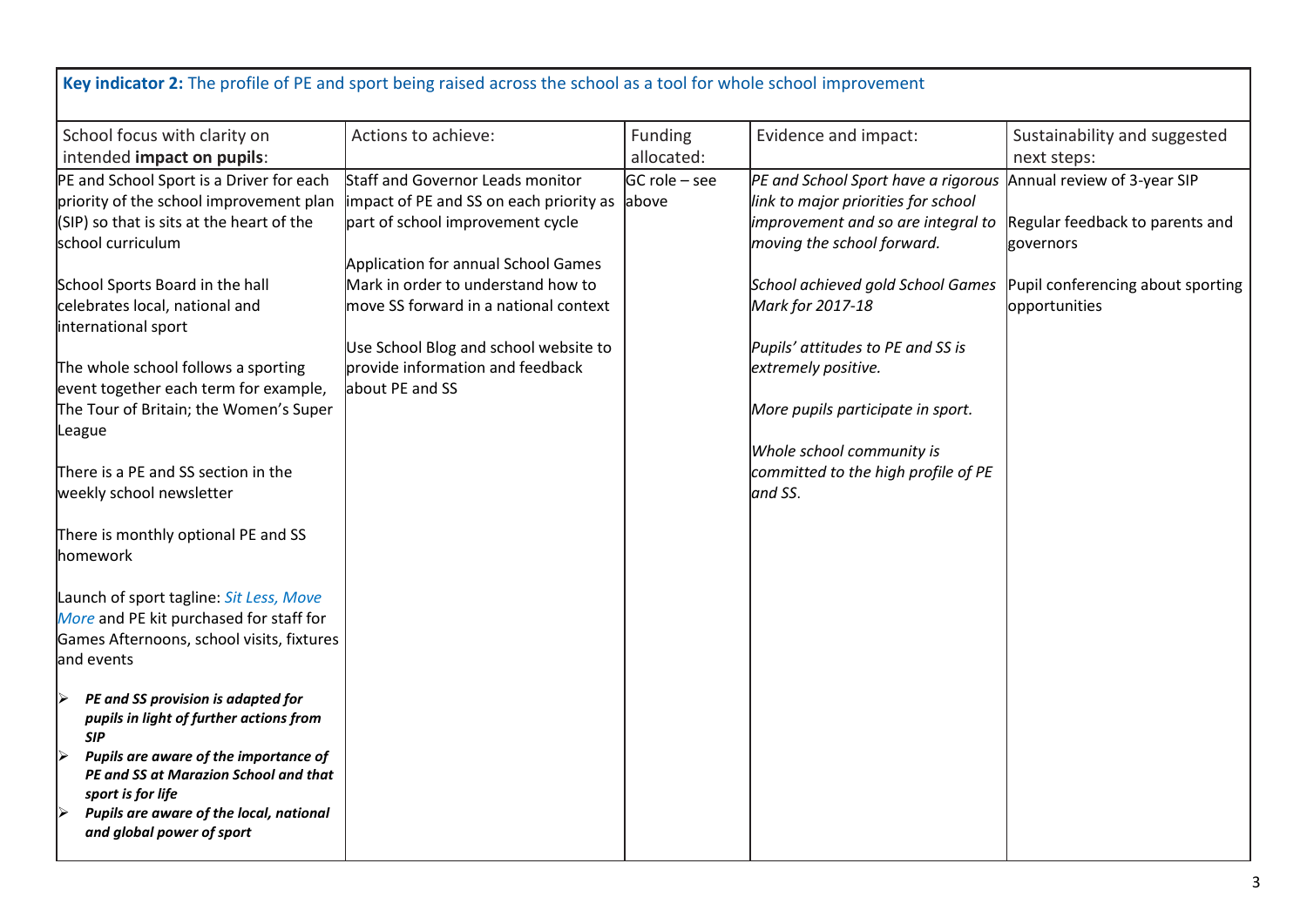| Key indicator 3: Increased confidence, knowledge and skills of all staff in teaching PE and sport                                                                                                                                                                                   |                                                                                                                                                                                                                                                                                           |                                   |                                                                                                                                                                          |                                                                                                                                             |
|-------------------------------------------------------------------------------------------------------------------------------------------------------------------------------------------------------------------------------------------------------------------------------------|-------------------------------------------------------------------------------------------------------------------------------------------------------------------------------------------------------------------------------------------------------------------------------------------|-----------------------------------|--------------------------------------------------------------------------------------------------------------------------------------------------------------------------|---------------------------------------------------------------------------------------------------------------------------------------------|
| School focus with clarity on intended<br>impact on pupils:                                                                                                                                                                                                                          | Actions to achieve:                                                                                                                                                                                                                                                                       | Funding<br>allocated:             | Evidence and impact:                                                                                                                                                     | Sustainability and suggested<br>next steps:                                                                                                 |
| Games Afternoons (GAs) developed<br>through specialist PE and SS provision<br>over the last 4 years. Extension of this<br>provision in 2018 to include the role of a<br>Games Coach.                                                                                                | Teachers to continue to work<br>alongside GC during Games<br>Afternoons<br>GC to provide physical development<br>sessions for pupils in Reception<br>GC to develop PE cross curricular<br>links, for example Maths of the Day;<br>SPAG of the Day; active phonics                         | GC role – see<br>labove           | Staff confidently offer high quality<br> GAs<br>Staff and GC work together to use PE<br>across the curriculum.                                                           | Pupil conferencing to identify<br>thoughts and opinions about PE<br>and SS provision                                                        |
| Penwith PE funded activities / training                                                                                                                                                                                                                                             | To continue to use funded high<br>quality local provision, for example<br>sessions at Penzance Gym; Surf Safe<br>sessions with Global Boarders<br>To continue to access high quality<br>CPD, for example This Girl Can<br>training; Youth Sports Trust: The<br>Power of the Active School | £5000 - Penwith<br><b>PE</b>      | Staff access high quality CPD and are<br>more confident and competent in<br>leaning and teaching in PE and SS.<br>Staff access the support of Penwith PE<br>Co-ordinator | To continue to access funded<br>activities / training through<br>Penwith PE                                                                 |
| 'Team Swimming' are established and we<br>have bespoke additional swimming<br>provision as part of our curriculum<br>Pupils have a skills based curriculum in<br>▶<br>PE<br>Learning and teaching in PE and SS is<br>excellent so that all pupils can reach<br>their full potential | To develop safe self-rescue<br>techniques as part of learning and<br>teaching in swimming sessions                                                                                                                                                                                        | £1500 -<br>Additional<br>swimming | 80% Year 6 pupils swimming 100m in<br>July 2018 when they leave primary<br>school and 95% using a range of<br>strokes effectively.                                       | To continue to support our<br>bespoke provision for swimming,<br>including rigorous baseline<br>assessment and monitoring and<br>evaluation |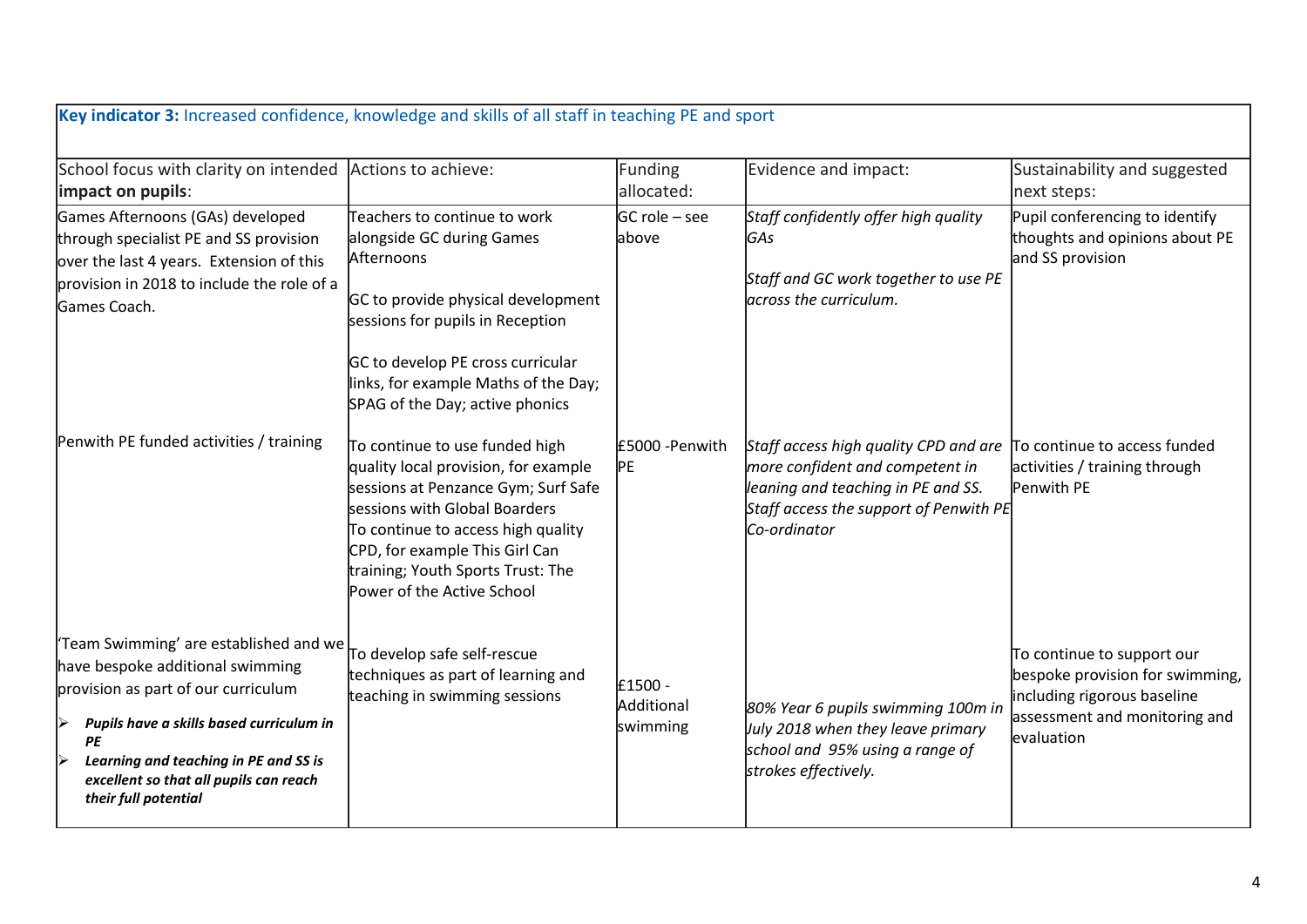| School focus with clarity on intended Actions to achieve:<br>impact on pupils:                                                                                                                                                                                                                                                                                                                     |                                                                                                                                                   | <b>Funding</b><br>allocated:                                                                  | Evidence and impact:                                                                                                                                                                                                                                                               | Sustainability and suggested<br>next steps:                                                                                                                                                                                           |
|----------------------------------------------------------------------------------------------------------------------------------------------------------------------------------------------------------------------------------------------------------------------------------------------------------------------------------------------------------------------------------------------------|---------------------------------------------------------------------------------------------------------------------------------------------------|-----------------------------------------------------------------------------------------------|------------------------------------------------------------------------------------------------------------------------------------------------------------------------------------------------------------------------------------------------------------------------------------|---------------------------------------------------------------------------------------------------------------------------------------------------------------------------------------------------------------------------------------|
| In school: Elite Club; Energy Club; This Timetable clubs across the school<br>Girl Can as well as a wide range of<br>lafter school clubs and first team<br><b>training</b>                                                                                                                                                                                                                         | year and include deployment of<br>the Sports Leaders<br>Develop intra-school competitions                                                         | $GC$ role – see<br>above                                                                      | Pupils able to reach their full potential To continue the role of GC<br>as there are a broad range of sports<br>and activities on offer.<br>86% of pupils take part in an after<br>school club. For some cohorts this<br>participation is 100%                                     |                                                                                                                                                                                                                                       |
| <b>Penwith PE: High Performance</b><br>Programme for elite athletes;<br>Biathlon; Swimming Gala (no club<br>swimmers); links to local exit routes:<br>Cornish Pirates; Ludgvan Cricket Club;<br>Penzance Tennis Club; Penzance Gym; Global<br>Boarders Surf Club; Marazion Sailing Club<br>Pupils work in a nurturing and<br>appropriate environment<br>Pupils are signposted to local exit routes | Continue to work with Penwith PE<br>partnership of local schools<br>Continue to work with local sports<br>clubs and promote local exit routes Gym | Penwith PE - see<br>above<br>£700 - Global<br><b>Boarders</b><br>£647 - broader<br>experience | Pupils increase experience,<br>knowledge, skills and understanding<br>working alongside primary and<br>£1100 - Penzance secondary pupils from other schools.<br>Pupils increase experience,<br>knowledge, skills and understanding<br>working alongside local clubs and<br>coaches | To continue to work closely with<br>Penwith PE and access advice and<br>support within this cluster<br>To make links with local partner<br>schools in Penwith PE<br>To develop more links with local<br>clubs, increasing exit routes |
|                                                                                                                                                                                                                                                                                                                                                                                                    |                                                                                                                                                   |                                                                                               |                                                                                                                                                                                                                                                                                    |                                                                                                                                                                                                                                       |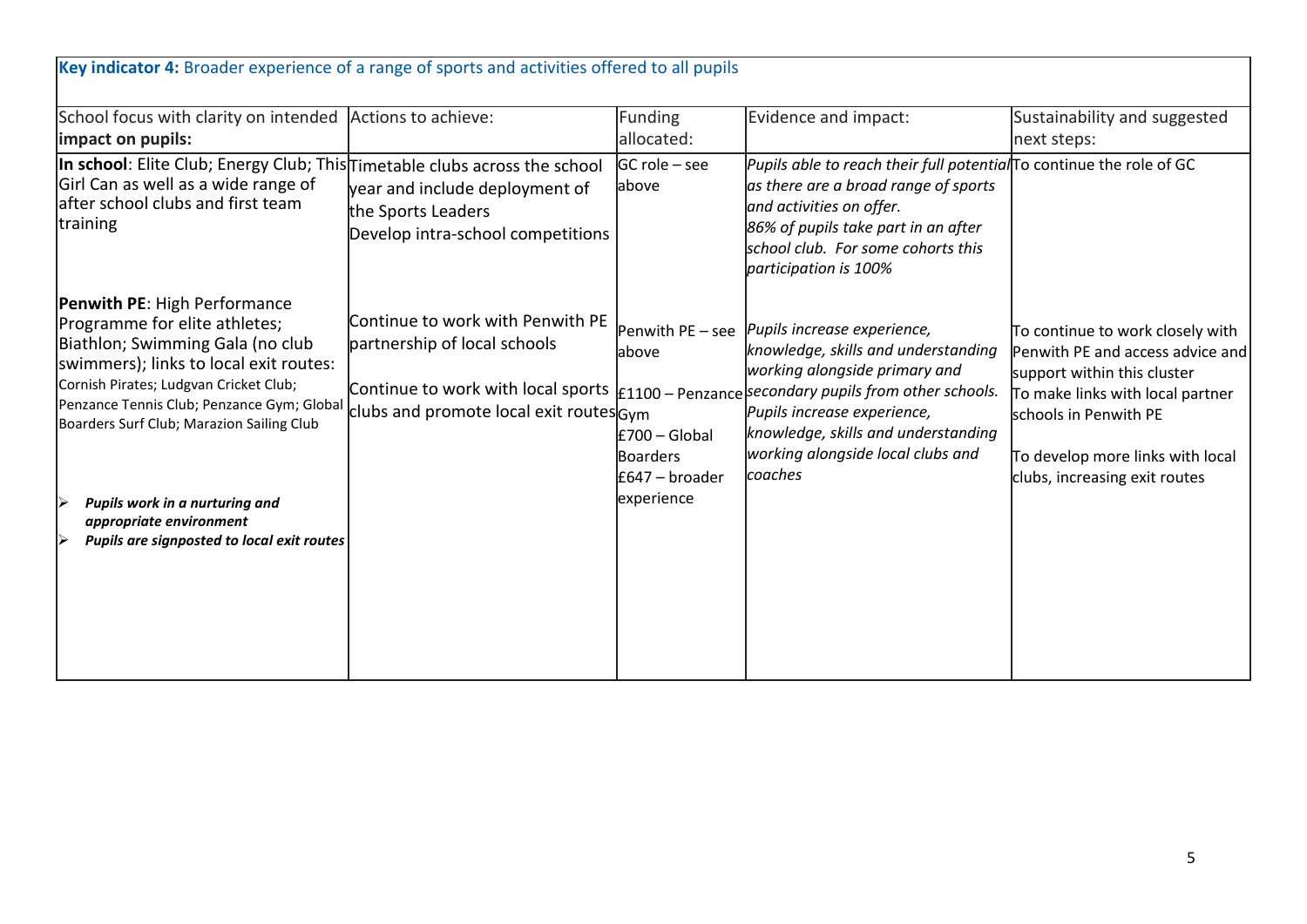| School focus with clarity on intended Actions to achieve:<br>impact on pupils:<br>Cluster work with Penwith PE<br>Fixtures for A, B and sometimes C teams<br>Swimming Gala for non-club swimmers<br><b>Biathlon event</b><br>Qualification for Cornwall School Games<br>Intra school events during the school | Access information from Penwith PE<br>and attend competitions and festivals above<br>Timetable for intra-school events | Funding<br>allocated:<br>$ GC$ role – see<br>Penwith PE - see<br><b>labove</b> | Evidence and impact:<br>Over 40 pupils (31%) of pupils took<br>part in an inter-school competition<br>Penwith representative for netball in 2018<br>Cornwall School Games<br>Winners of Girls' Penwith PE Football Festival<br>Finalists in 2018 T Broad Trophy (County<br>Football Cup) | Sustainability and suggested<br>next steps:<br>GC role to continue to support<br>events and fixtures<br>Continued membership of<br>Penwith PE |
|---------------------------------------------------------------------------------------------------------------------------------------------------------------------------------------------------------------------------------------------------------------------------------------------------------------|------------------------------------------------------------------------------------------------------------------------|--------------------------------------------------------------------------------|------------------------------------------------------------------------------------------------------------------------------------------------------------------------------------------------------------------------------------------------------------------------------------------|-----------------------------------------------------------------------------------------------------------------------------------------------|
|                                                                                                                                                                                                                                                                                                               |                                                                                                                        |                                                                                |                                                                                                                                                                                                                                                                                          |                                                                                                                                               |
|                                                                                                                                                                                                                                                                                                               |                                                                                                                        |                                                                                |                                                                                                                                                                                                                                                                                          |                                                                                                                                               |
|                                                                                                                                                                                                                                                                                                               |                                                                                                                        |                                                                                |                                                                                                                                                                                                                                                                                          |                                                                                                                                               |
|                                                                                                                                                                                                                                                                                                               |                                                                                                                        |                                                                                |                                                                                                                                                                                                                                                                                          |                                                                                                                                               |
|                                                                                                                                                                                                                                                                                                               |                                                                                                                        |                                                                                | Semi-finalist in 2018 FA Open Football Cup                                                                                                                                                                                                                                               |                                                                                                                                               |
|                                                                                                                                                                                                                                                                                                               |                                                                                                                        |                                                                                | 2 winners in 2018 Junior Chess Championships<br>4 winners in 2018 Delancey UK Schools Chess<br>Challenge                                                                                                                                                                                 |                                                                                                                                               |
| year                                                                                                                                                                                                                                                                                                          |                                                                                                                        |                                                                                | 3rd place in 2018 Penwith Surf Competition                                                                                                                                                                                                                                               |                                                                                                                                               |
| Pupils have more opportunities to take<br>▷<br>part in competitive sport                                                                                                                                                                                                                                      |                                                                                                                        |                                                                                | School Gold Mark for 2017-18.                                                                                                                                                                                                                                                            |                                                                                                                                               |
|                                                                                                                                                                                                                                                                                                               |                                                                                                                        |                                                                                |                                                                                                                                                                                                                                                                                          |                                                                                                                                               |
|                                                                                                                                                                                                                                                                                                               |                                                                                                                        |                                                                                |                                                                                                                                                                                                                                                                                          |                                                                                                                                               |